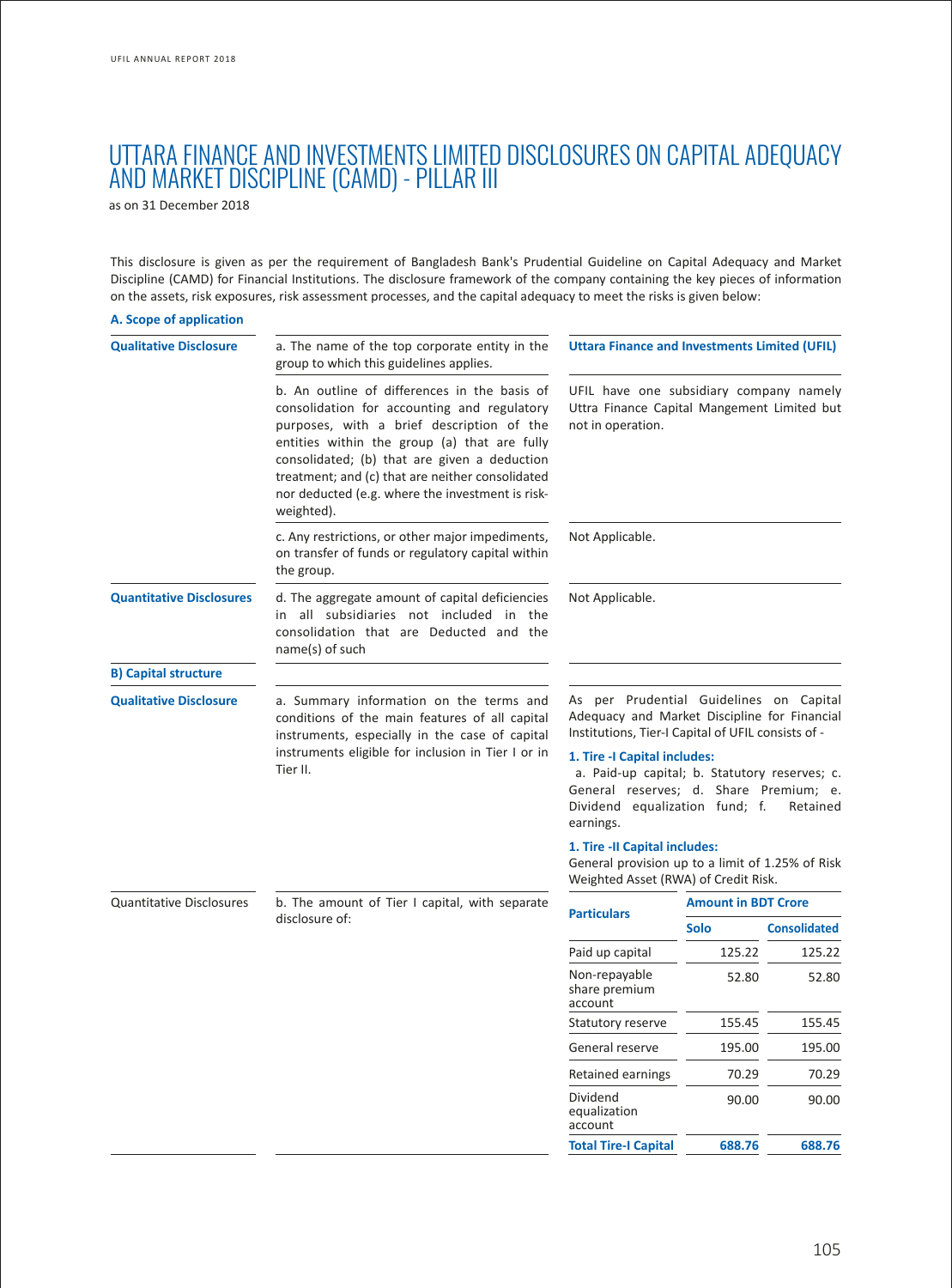|                               | c. The total amount of Tier II capital.                                                                                               | <b>Tire-II Capital</b>                                                                                                                                                                                                                                                                                  | 44.45               | 44.45  |
|-------------------------------|---------------------------------------------------------------------------------------------------------------------------------------|---------------------------------------------------------------------------------------------------------------------------------------------------------------------------------------------------------------------------------------------------------------------------------------------------------|---------------------|--------|
|                               | d. Other deductions from capital                                                                                                      | Other deductions<br>from capital                                                                                                                                                                                                                                                                        |                     |        |
|                               | e. Total eligible capital                                                                                                             | <b>Total eligible</b><br>capital                                                                                                                                                                                                                                                                        | 733.21              | 733.21 |
| <b>C) Capital Adequacy</b>    |                                                                                                                                       |                                                                                                                                                                                                                                                                                                         |                     |        |
| <b>Qualitative Disclosure</b> | a. A summary discussion of the FI's approach to<br>assessing the adequacy of its capital to support<br>current and future activities. | UFIL has adopted Standardized Approach for<br>computation of capital charge for credit risk and<br>market risk, and Basic Indicator Approach for<br>operational risk. Assessment of capital<br>adequacy is carried out in conjunction with the<br>capital adequacy reporting to the Bangladesh<br>Bank. |                     |        |
| <b>Qualitative Disclosure</b> | <b>Disclosures</b>                                                                                                                    | <b>Amount in BDT Crore</b>                                                                                                                                                                                                                                                                              |                     |        |
|                               |                                                                                                                                       | <b>Solo</b>                                                                                                                                                                                                                                                                                             | <b>Consolidated</b> |        |
|                               | Capital requirement for Credit Risk                                                                                                   | 355.62                                                                                                                                                                                                                                                                                                  |                     | 355.62 |
|                               | Capital requirement for Market Risk                                                                                                   | 23.40                                                                                                                                                                                                                                                                                                   |                     | 23.40  |
|                               | Capital requirement for Operational Risk                                                                                              | 30.19                                                                                                                                                                                                                                                                                                   |                     | 30.19  |
|                               | <b>Total and Tierl capital ratio:</b>                                                                                                 |                                                                                                                                                                                                                                                                                                         |                     |        |
|                               | <b>Total Capital ratio</b>                                                                                                            | 17.92                                                                                                                                                                                                                                                                                                   |                     | 17.92  |
|                               | Tire-1 Capital ratio                                                                                                                  | 16.83%                                                                                                                                                                                                                                                                                                  |                     | 16.83% |
| <b>D) Credit Risk</b>         |                                                                                                                                       |                                                                                                                                                                                                                                                                                                         |                     |        |

**Qualitative Disclosure** a. The general qualitative disclosure requirement with respect to credit risk, including:

# **• Definitions of past due and impaired (for accounting purposes):**

As per the Bangladesh Bank's Prudential Guideline on Capital Adequacy and Market Discipline for Financial Institutions, the unsecured portion of any claim or exposure (other than claims secured by residential property) that is past due for 90 days or more, net of specific provisions (including partial write-off) will be risk weighted as per risk weights of respective balance sheet exposures. For the purpose of defining the net exposure of the past due loan, eligible financial collateral (if any) may be considered for Credit Risk Mitigation.

# **• Description of approaches followed for specific and general allowances and statistical methods;**

UFIL required to maintain the following general and specific provision in respect of classified and unclassified loans and advances/ investments on the basis of Bangladesh Bank guidelines issued from time to time: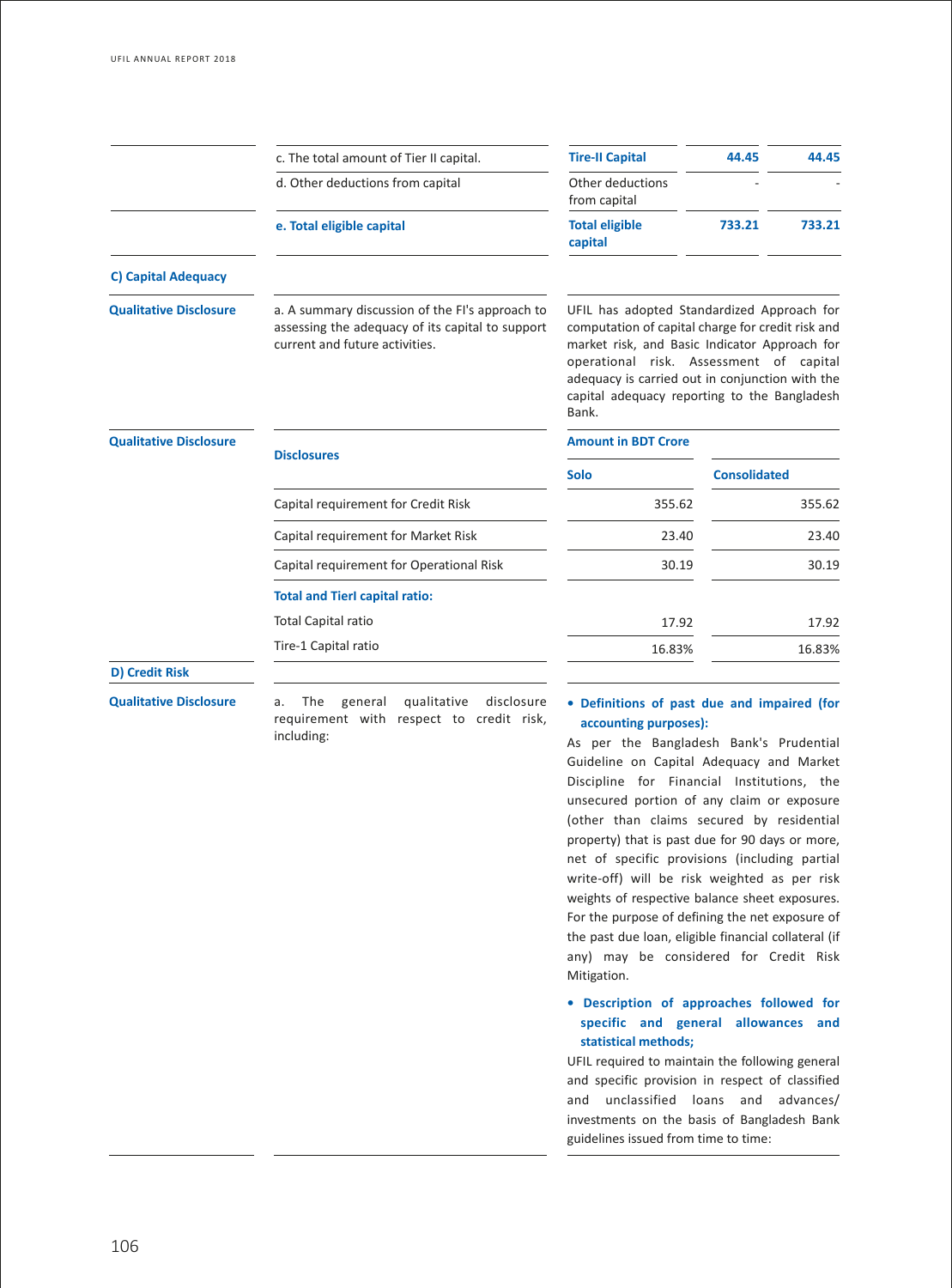| <b>Particulars</b>                                                                                                      | Rate    |
|-------------------------------------------------------------------------------------------------------------------------|---------|
| General provision on<br>unclassified (STD) Small and<br>Medium Enterprise (SME)<br>financing                            | 0.25%   |
| General provision on<br>unclassified loans and advances<br>(Standard)                                                   | 1.00%   |
| General provision on<br>unclassified loans and advances<br>(Special Mentioned Account-<br>SMA)                          | 5.00%   |
| Specific provision on Sub-<br>Standard (SS) loans & advances                                                            | 20.00%  |
| Specific provision on Doubtful<br>Loans (DF) & advances                                                                 | 50.00%  |
| Specific provision on Bad/Loss<br>(BL) loans & advances                                                                 | 100.00% |
| · Discussion on FI's credit risk management<br>policy;<br>Implementation of various strategies                          | to      |
| minimize risk;<br>• To encounter and mitigate credit risk the<br>following control measures are taken place at<br>UFIL; |         |
| . Looking into payment performance of<br>customer before financing;                                                     |         |
| . Annual review of clients;                                                                                             |         |
| • Adequate insurance coverage for funded<br>assets:                                                                     |         |
| . Vigorous monitoring and follow up by Special<br>Assets Management and collection Team;                                |         |
| • Strong follow up of compliance of credit<br>policies by Credit Administration<br>Department;                          |         |
| . Taking collateral and performing valuation<br>and legal vetting on the proposed collateral;                           |         |
| · Seeking legal opinion from internal and<br>external lawyer for any legal issues;                                      |         |
| . Maintaining neutrality in politics and<br>following arm's length approach in related<br>party transactions;           |         |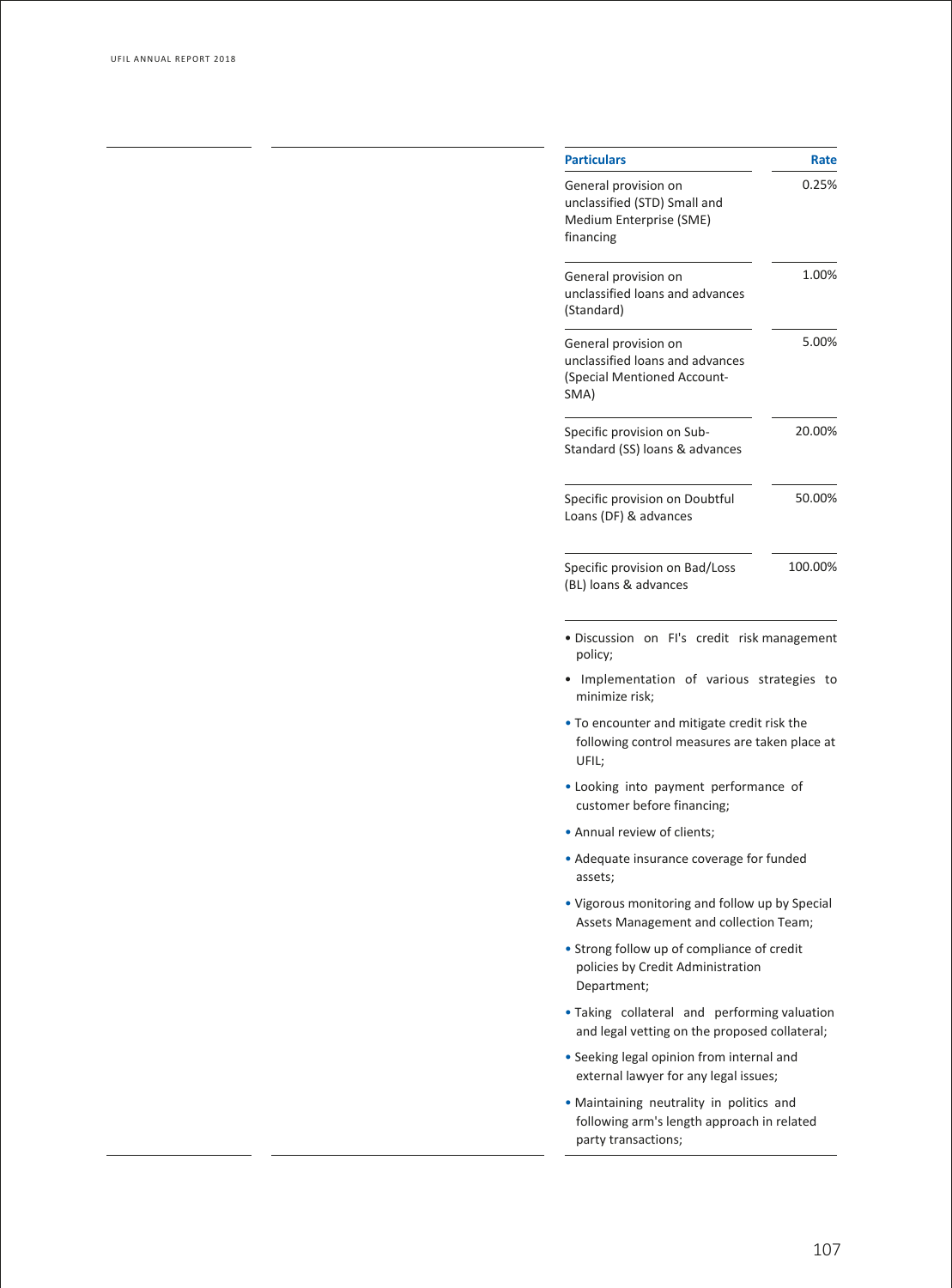- Regular review of market situation and industry exposure;
- Sector-wise portfolio is maintained within specific limits to ensure diversification of loan assets;
- Discussion on FI's credit risk management policy;
- Implementation of various strategies to minimize risk;
- To encounter and mitigate credit risk the following control measures are taken place at UFIL;
- Looking into payment performance of customer before financing;
- Annual review of clients;
- Adequate insurance coverage for funded assets;
- Vigorous monitoring and follow up by Special Assets Management and collection Team;
- Strong follow up of compliance of credit policies by Credit Administration Department;
- Taking collateral and performing valuation and legal vetting on the proposed collateral;
- Seeking legal opinion from internal and external lawyer for any legal issues;
- Maintaining neutrality in politics and following arm's length approach in related party transactions;
- Regular review of market situation and industry exposure;
- Sector-wise portfolio is maintained within specific limits to ensure diversification of loan assets.

In addition to the best industry practices for assessing, identifying and measuring risks, UFIL also considers Guideline for Managing Core Risks of Financial Institutions issued by Bangladesh Bank for management of risks.

**Approved Credit Policy by the Board of Directors** The Board of Directors has approved the Credit Policy for the company where major policy guidelines, growth strategy, exposure limits (for particular sector, product, individual company and group) and risk management strategies have been described/stated in detail. Credit Policy is regularly updated to cope up with the changing global, environmental and domestic economic scenarios.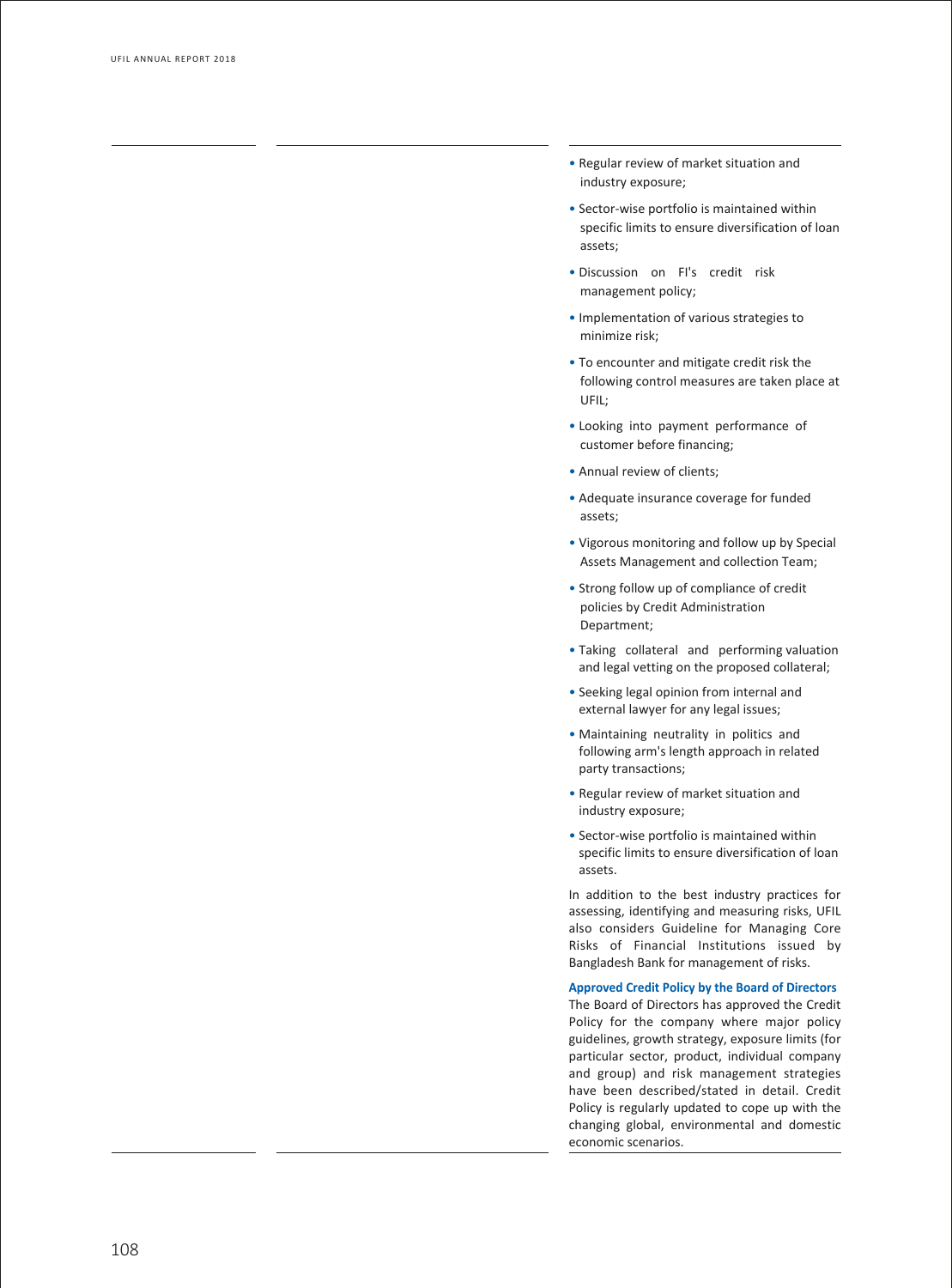# **Separate Credit Administration Department**

An independent Credit Administration Department is in place, at UFIL, to scrutinize all loans from risk-weighted point of view and assist the management in creating a high quality portfolio and maximize returns from assets. The Credit department assesses credit risks and suggests mitigations and ensures that adequate security documents are in place before sanction of loan and before disbursement of loans.

## **Special Recovery and Collection Team**

A strong recovery team monitors the performance of the loans and advances, identifies early sign of delinquencies in portfolio and takes corrective measures to mitig a te risks, impr o ve loan quality and to ensure rec o very of loans in a timely manner including legal actions.

#### **Independent Internal Compliance Department**

Appropria te in ternal control measures are in place at UFIL. An In ternal Compliance Department has been es tablished to ensure compliance with all in ternal guidelines, Bangladesh Bank guidelines, oper ational procedures and adequacy of in ternal control and documentation procedures.

#### **Credit E valuation**

The Credit E valuation Commit tee (CEC) regularly meets to r eview the mark et and credit risk rela ted to lending and recommend and implement appropriate measures to counter associa ted risks. The CEC critically r evie ws projects considering the current global financial crisis and its probable impact on the project. Risk Grading Model (RGM) helps a Financial Institution to understand the various dimensions of risks in volved in transactions rela ted to small business clients who are plying their businesses in various geographical locations across the country. UFIL has been de veloping and managing RGM to promote the sa f ety and soundness of the Company by facilit ating in formed decision-making. This model measures credit risk and dif ferentia te individual credits and groups of credits by the risk they pose. This allo ws management and e xaminers to monitor changes and trends in risk le vels. The process also allo ws the management to manage risk to optimize returns. To mitigate credit risk, UFIL search for credit report from the Credit In formation Bureau (CIB) of Bangladesh Bank. The report is scrutinized by CRM and CEC to understand the liability condition and repayment behavior of the client. Depending on the report, banker's opinions are taken from client's banks.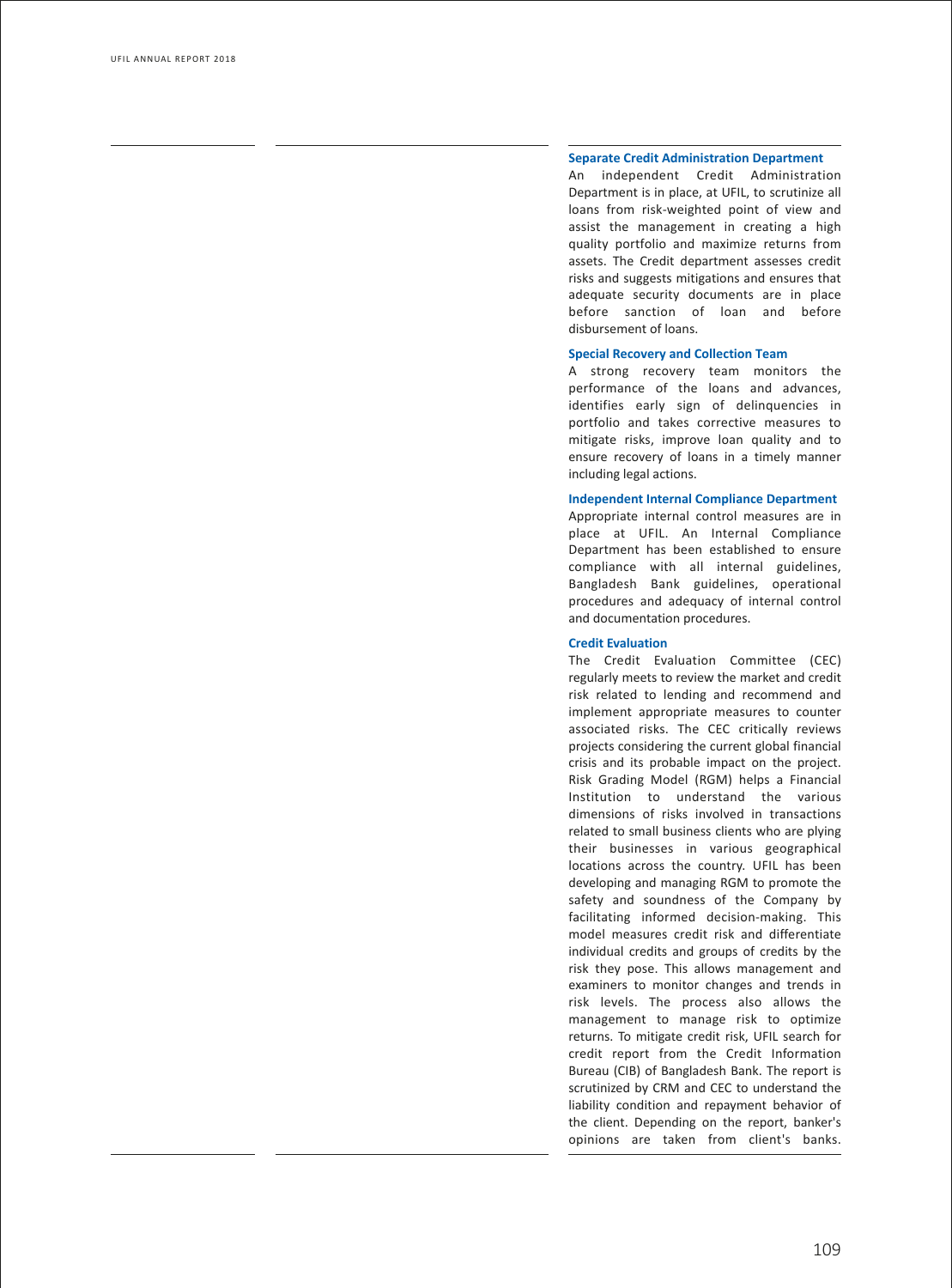Suppliers' and buyers' opinion are taken to under s tand the mark et position and reput ation of our proposed cus tomers.

### **Credit Approval Process**

To ensure both speedy service and mitig ation of credit risk, the approval process is maintained through a multilayer system.

Depending on the size of the loan, a multila yer appr o val s y s tem is designed. As smaller loan are very frequent and comparatively less risky, lower sanctioning authority is set to improve processing time and associated risk. Bigger loans require more scrutiny as the associated risk is higher hence sanctioning authority is higher as well.

# **Early Warning System**

Performance of loans is regularly monitored to trigger early warning system to address the loans and advances whose performance show any deteriorating trend. It helps the company to gr ow its credit portfolio with ultima te objective of protecting the interest of the stakeholders.

# **Methods used to measure Credit Risk**

As per the directives of Bangladesh Bank, 'The Standardize Approach' is applied by the company to measure its Credit Risk.

#### **NPL Managemen t**

UFIL measures its loan portfolio in terms of payment arrears. The impairment levels on the loans and advances are monitored regularly .

As per FID Circular No. 3 da ted March 15, 2007:

- 1. Loan/Lease, classified as bad/loss and with 100% provision, an only be written-off;
- 2. Approval from the Board of Directors has to be taken be fore write-off;
- 3. The financial institutions should cons tantly try to recover the loan/lease written-off amount. If legal action has not been taken against the client, legal char ges should be placed be fore the write off;
- 4. To expedite the legal se ttlement or collection of the due amount, third party agents can be appoin ted by the financial institutions;
- 5. A separ a te ledger should be main tained for the writ ten off loans/leases and the accumula ted writ ten off value should be disclosed separately under the heading of "notes to the account" in the annual report/balance sheet of the financial institutions;
- 6. E ven if the loan/lease has been writ ten off, the client should be classified as de faulter and reported to CIB accordingly .

De tail records for all such write off accounts are meticulously main tained and follo wed up.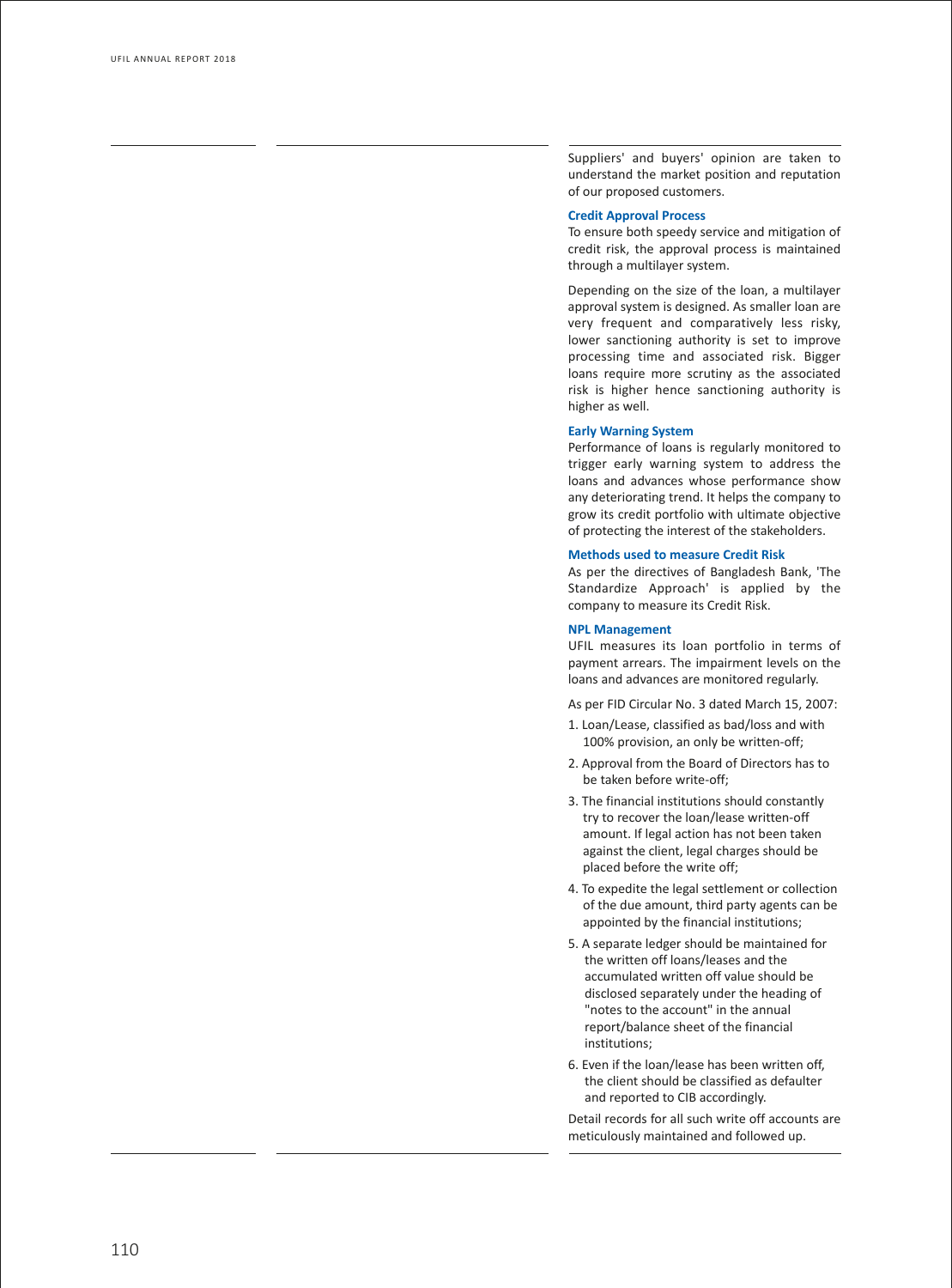| <b>Quantitative Disclosures</b> | b. Total gross credit risk exposures broken                            | <b>Particulars</b>                                                           | <b>Amount in BDT Crore</b>                         |                     |
|---------------------------------|------------------------------------------------------------------------|------------------------------------------------------------------------------|----------------------------------------------------|---------------------|
|                                 | down by major types of credit exposure.                                |                                                                              | <b>Solo</b>                                        | <b>Consolidated</b> |
|                                 |                                                                        | Lease Finance                                                                | 1,956.69                                           | 1,956.69            |
|                                 |                                                                        | <b>Term Finance</b><br>Institutions                                          | 1,268.83                                           | 1,268.83            |
|                                 |                                                                        | <b>Term Finance</b><br>Personal loan                                         | 1.40                                               | 1.40                |
|                                 |                                                                        | Margin Loan                                                                  | 236.07                                             | 236.07              |
|                                 |                                                                        | <b>Housing Finance</b>                                                       | 129.25                                             | 129.25              |
|                                 |                                                                        | <b>Total</b>                                                                 | 3,592.24                                           | 3,592.24            |
|                                 | c. Geographical distribution of exposures,                             | <b>Particulars</b>                                                           | <b>Amount in BDT Crore</b>                         |                     |
|                                 | broken down in significant areas by major<br>types of credit exposure. |                                                                              | <b>Solo</b>                                        | <b>Consolidated</b> |
|                                 |                                                                        | Dhaka                                                                        | 2,690.92                                           | 2,690.92            |
|                                 |                                                                        | Chattogram                                                                   | 868.01                                             | 868.01              |
|                                 |                                                                        | <b>Bogura</b>                                                                | 33.31                                              | 33.31               |
|                                 |                                                                        | Sylhet<br><b>Barisal</b><br>Rajshahi<br><b>Total</b><br>3,592.24             |                                                    |                     |
|                                 |                                                                        |                                                                              |                                                    |                     |
|                                 |                                                                        |                                                                              | <b>Amount in BDT Crore</b><br><b>Solo</b><br>96.86 |                     |
|                                 |                                                                        |                                                                              |                                                    | 3,592.24            |
|                                 | d. Industry or counterparty type distribution of                       |                                                                              |                                                    |                     |
|                                 | exposures, broken down by major types of<br>credit exposure.           | <b>Particulars</b><br>Agriculture<br>Cement and allied<br>178.97<br>Industry |                                                    | <b>Consolidated</b> |
|                                 |                                                                        |                                                                              | 96.86                                              |                     |
|                                 |                                                                        |                                                                              | 178.97                                             |                     |
|                                 |                                                                        | Electronics &<br>electrical Products                                         | 29.05                                              | 29.05               |
|                                 |                                                                        | Food production &<br>processing<br>industry                                  | 388.47                                             | 388.47              |
|                                 |                                                                        | Garments and<br>Knitwear                                                     | 157.23                                             | 157.23              |
|                                 |                                                                        | Glass & ceramics                                                             | 118.11                                             | 118.11              |
|                                 |                                                                        | Housing                                                                      | 135.56                                             | 135.56              |
|                                 |                                                                        | Iron Steel and<br>Engineering                                                | 254.96                                             | 254.96              |
|                                 |                                                                        | Jute and Jute<br>products                                                    | 8.40                                               | 8.40                |
|                                 |                                                                        | Leather and<br>Leather goods                                                 | 12.06                                              | 12.06               |
|                                 |                                                                        | Margin Ioan                                                                  | 236.07                                             | 236.07              |
|                                 |                                                                        | Paper printing and<br>packaging                                              | 127.64                                             | 127.64              |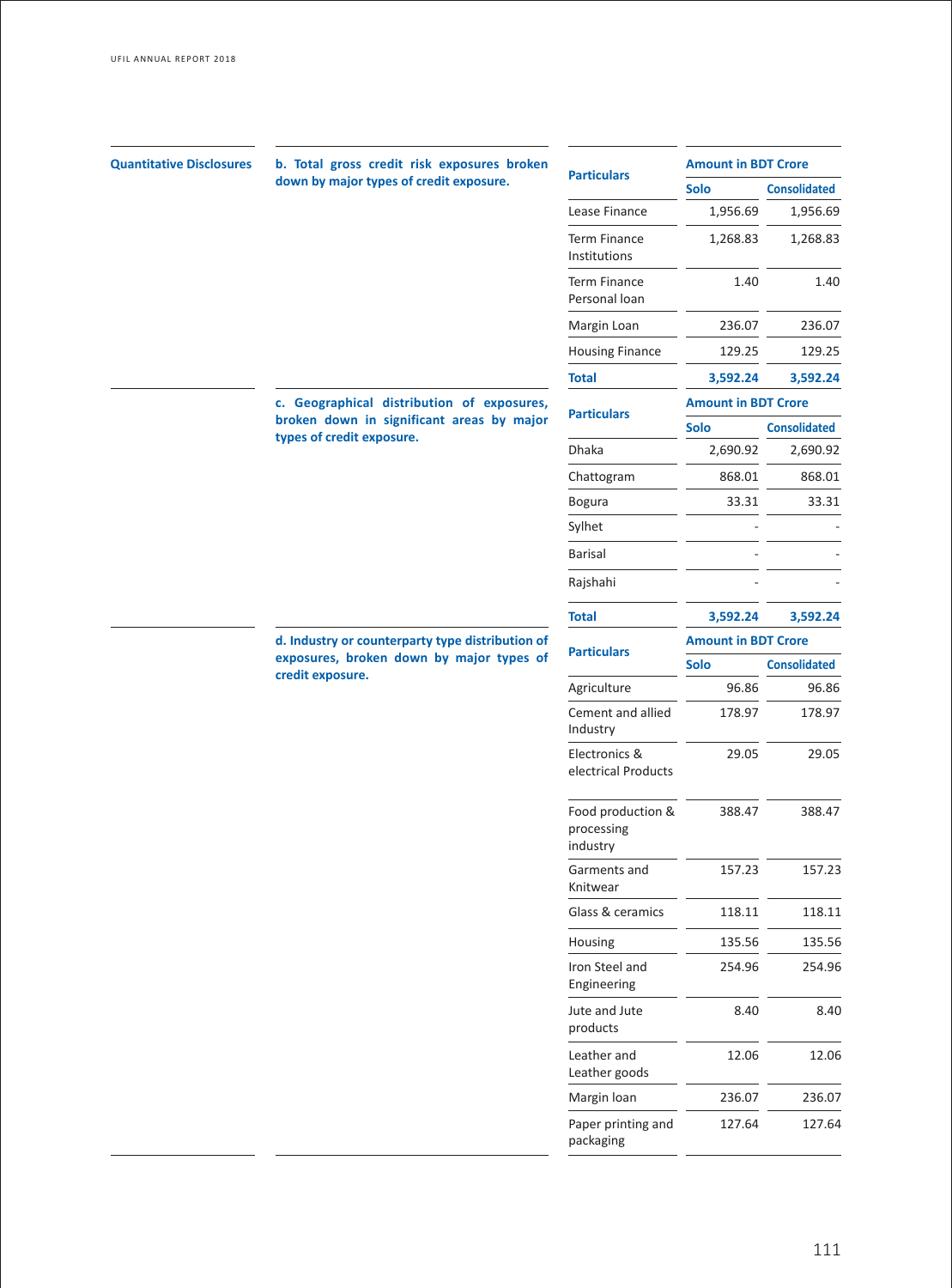|                                                                           | Pharmaceuticals<br>and Chemicals              | 133.45                     | 133.45              |
|---------------------------------------------------------------------------|-----------------------------------------------|----------------------------|---------------------|
|                                                                           | <b>Plastic industries</b>                     | 97.90                      | 97.90               |
|                                                                           | Power, Gas Water<br>and Sanitary<br>services  | 232.82                     | 232.82              |
|                                                                           | Ship<br>Manufacturing<br>Industry             | 31.26                      | 31.26               |
|                                                                           | Telecommunication                             | 6.51                       | 6.51                |
|                                                                           | Textile                                       | 307.17                     | 307.17              |
|                                                                           | Trade and<br>commerce                         | 144.32                     | 144.32              |
|                                                                           | Transport and<br>Aviation                     | 432.89                     | 432.89              |
|                                                                           | Others                                        | 462.53                     | 462.53              |
|                                                                           | <b>Total</b>                                  | 3,592.22                   | 3,592.22            |
| (e) Residual contractual maturity breakdown                               |                                               | <b>Amount in BDT Crore</b> |                     |
| of the whole portfolio, broken down by major<br>types of credit exposure. | <b>Particulars</b>                            | <b>Solo</b>                | <b>Consolidated</b> |
|                                                                           | Payable on<br>demand                          | 651.24                     | 651.24              |
|                                                                           | Over 1 month but<br>not more than 3<br>months | 31.26                      | 31.26               |
|                                                                           | Over 3 months but<br>not more than 1<br>year  | 1,610.01                   | 1,610.01            |
|                                                                           | Over 1 year but<br>not more than 5<br>years   | 750.24                     | 750.24              |
|                                                                           | Over 5 years                                  | 549.47                     | 549.47              |
|                                                                           | <b>Total</b>                                  | 3,592.22                   | 3,592.22            |

**(f) Gross Non Performing Assets( NPAs) Non Performing Assets (NPAs) to Outstanding Loans & advances Movement of Non Performing Assets (NPAs)**

| <b>Particulars</b>     | <b>Amount in BDT Crore</b> |        |                     |  |
|------------------------|----------------------------|--------|---------------------|--|
|                        | <b>Solo</b>                |        | <b>Consolidated</b> |  |
| <b>Opening Balance</b> |                            | 181.71 | 181.71              |  |
| Additions              |                            | 149.62 | 149.62              |  |
| Reductions             |                            | 32.08  | 32.08               |  |
| <b>Closing Balance</b> |                            | 356.85 | 356.85              |  |
|                        |                            |        |                     |  |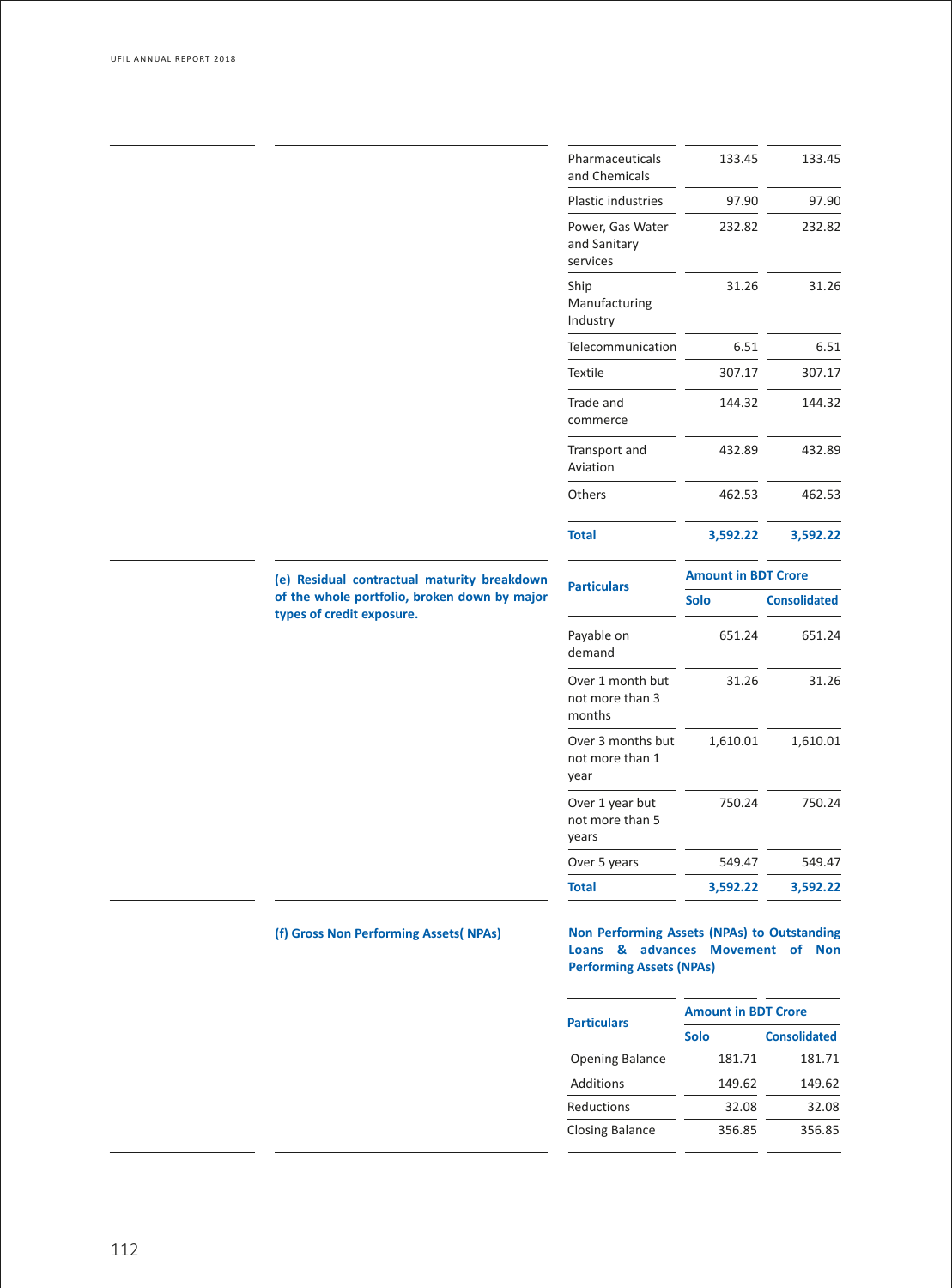| <b>Movement of specific provisions for NPAs</b> |                            |                     |  |  |
|-------------------------------------------------|----------------------------|---------------------|--|--|
| <b>Particulars</b>                              | <b>Amount in BDT Crore</b> |                     |  |  |
|                                                 | Solo                       | <b>Consolidated</b> |  |  |
| Opening balance (A)                             | 127.57                     | 127.57              |  |  |
| Provisions made<br>during the period (B)        | 45.89                      | 45.89               |  |  |
| Write-off                                       |                            |                     |  |  |
| Write-back of<br>excess provisions              |                            |                     |  |  |
| <b>Closing balance</b><br>(A+B)                 | 173.46                     | 173.46              |  |  |

# **E) Equities: banking book positions**

**Qualitative Disclosures (a) The general qualitative disclosure requirement with respect to equity risk, including:**

Differentiation between holdings on which capital gains are expected and those taken under other objectives including for relationship and strategic reasons. Discussion of important policies covering the valuation and accounting of equity holdings in the banking book positions. This includes the accounting techniques and valuation methodologies used, including key assumptions and practices affecting valuation as well as significant changes in these practices.

Quoted shares are valued at cost prices and if the total cost of a particular share is lower than the market value of that particular share, then provision are maintained as per terms and conditions of regulatory authority. Mutual funds have been valued at 85% of latest published NAV available as on December, 2018. On the other, unquoted share is valued at cost price or book value as per latest audited accounts.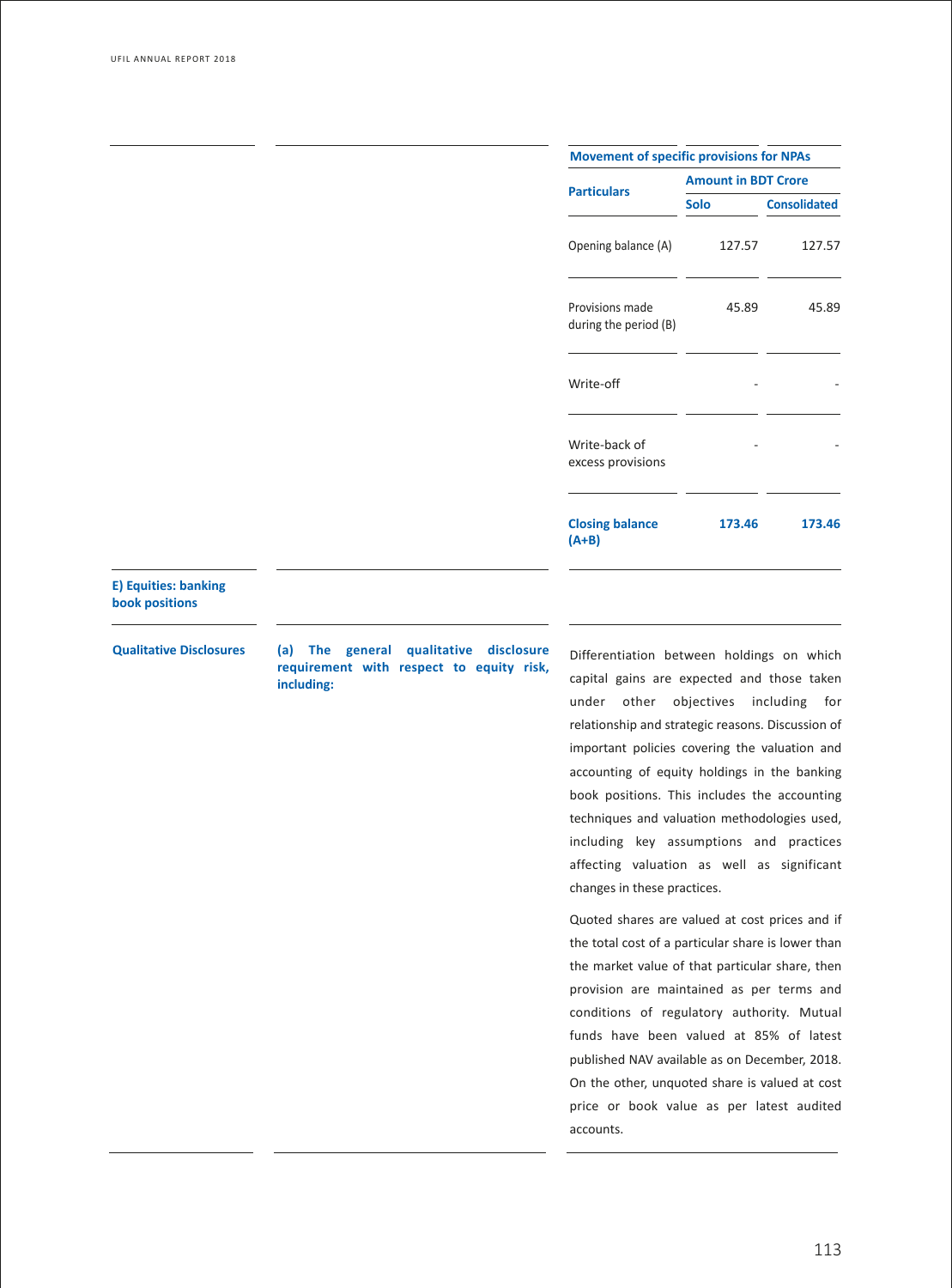**b. Value disclosed in the balance sheet of Quantitative Disclosures Particulars investments, as well as the fair value of those investments, for quoted securities, a comparison to publicly quoted share values where share price is materially different from fair value.**

| <b>Particulars</b>              | <b>Amount in BDT Crore</b> |                     |  |  |
|---------------------------------|----------------------------|---------------------|--|--|
|                                 | Solo                       | <b>Consolidated</b> |  |  |
| Quoted shares<br>(Market price) | 116.38                     | 116.38              |  |  |
| Quoted shares<br>(Cost Price)   | 153.06                     | 153.06              |  |  |
| Unquoted shares                 |                            |                     |  |  |

# **Breakup of Total Investments**

| <b>Particulars</b>              | <b>Amount in BDT Crore</b> |                     |  |  |
|---------------------------------|----------------------------|---------------------|--|--|
|                                 | Solo                       | <b>Consolidated</b> |  |  |
| Marketable<br><b>Securities</b> | 153.06                     | 153.06              |  |  |
| Non- Marketable<br>Securities   | 0.26                       | 0.26                |  |  |
| <b>Merchant Banking</b><br>Unit |                            |                     |  |  |
| Others                          | 1.20                       | 1.20                |  |  |
| Total                           | 154.51                     | 154.51              |  |  |

c. The cumulative realized gain (losses) arising from sales and liquidations in the reporting period

| <b>Amount in BDT Crore</b> |  |                     |  |
|----------------------------|--|---------------------|--|
| Solo                       |  | <b>Consolidated</b> |  |
|                            |  | (36.36)             |  |
|                            |  | (36.36)             |  |
|                            |  | (36.36)<br>(36.36)  |  |

## **G) Market risk**

**Qualitative Disclosures (a) The general qualitative disclosure requirement including the nature of interest risk and key assumptions, including assumptions regarding loan prepayments and behavior of non-maturity deposits.**

Interest rate risk in the banking book arises from mismatches between the future yield of assets and their funding cost. Assets Liability Committee (ALCO) monitors the interest rate movement on a regular basis.

UFIL measures the interest rate risk by calculating maturity gap between Risk Sensitive Assets (RSA).

and Risk Sensitive Liabilities (RSL) i.e. a positive maturity gap affect company's profitability positively with the increment of interest rate and negative maturity gap affects company's profitability adversely with the increment of interest rate.

# Interest Rate Risk-Increase in Interest Rate: (BDT in Crore) Where applicable

**Quantitative Disclosures b. The increase (decline) in earning or economic value (or relevant measure used by management) for upward and downward rate shocks according to management's method for**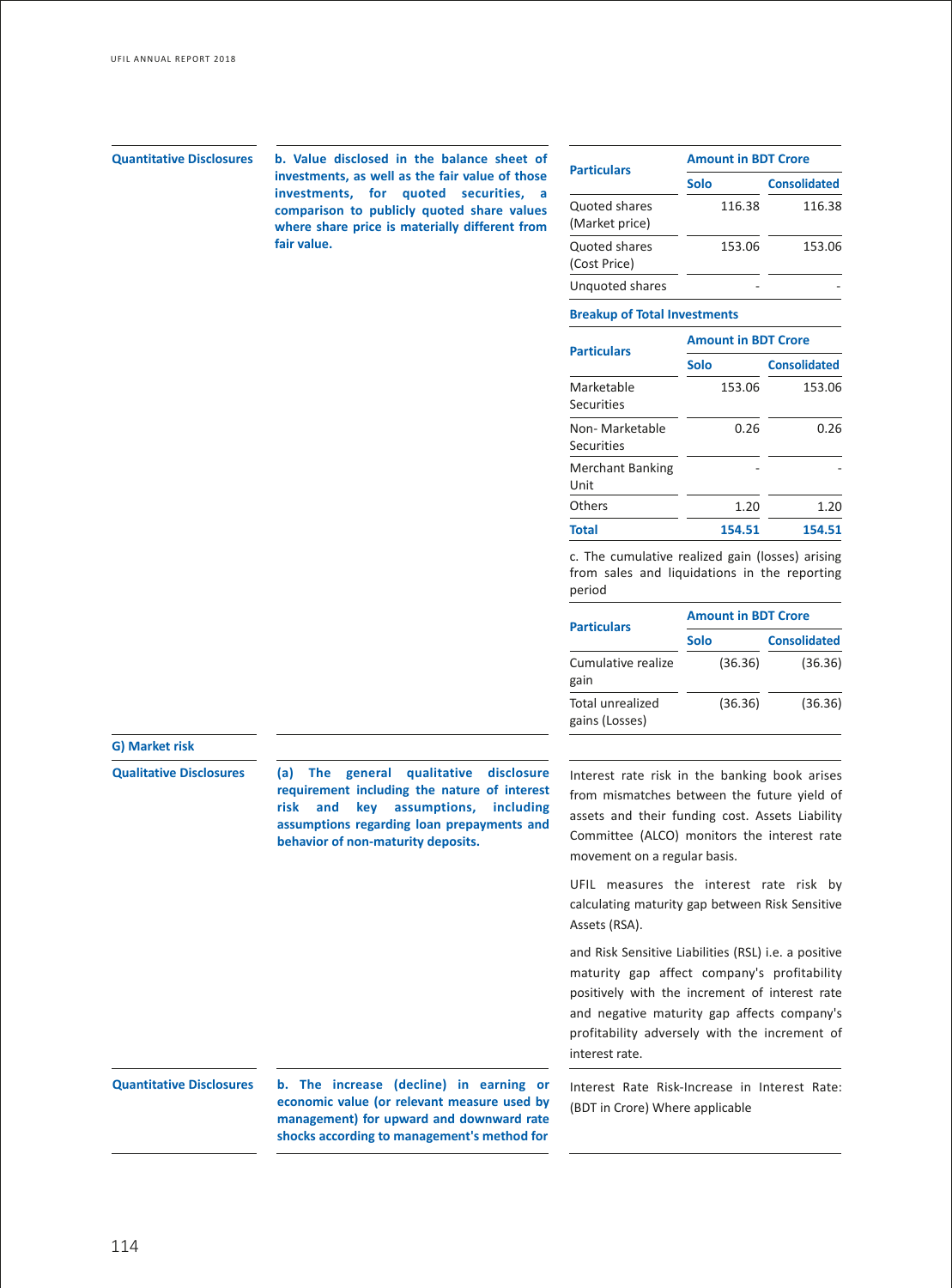# **measuring interest rate risk broken down by currency (as relevant).**

|                                                 | <b>Liabilities</b>                           |                                                     |                                             | <b>Maturity wise Distribution of Assets-</b> |                                         |  |
|-------------------------------------------------|----------------------------------------------|-----------------------------------------------------|---------------------------------------------|----------------------------------------------|-----------------------------------------|--|
| <b>Particulars</b>                              | 1 <sub>to</sub><br>30/31<br>day (1<br>month) | Over <sub>1</sub><br>month<br>to 2<br><b>Months</b> | Over <sub>2</sub><br>month<br>to 3<br>month | Over <sub>3</sub><br>months<br>to 6<br>month | Over <sub>6</sub><br>month<br>to 1 year |  |
| A. Total Rate<br>Sensitive<br>Liabilities (A)   | 602.02                                       | 277.92                                              | 298.24                                      | 419.38                                       | 526.08                                  |  |
| <b>B.</b> Total Rate<br>Sensitive<br>Assets (B) | 663.93                                       | 303.57                                              | 290.22                                      | 457.96                                       | 571.85                                  |  |
| C. Mismatch<br>D.<br>Cumulative<br>Mismatch     | 61.91<br>61.91                               | 25.65<br>87.56                                      | $-8.02$<br>79.54                            | 38.58<br>118.11                              | 45.78<br>163.89                         |  |
| E. Mismatch<br>(%)                              | 10.28%                                       | 9.23%                                               | $-2.69%$                                    | 9.20%                                        | 8.70%                                   |  |
| <b>Interest Rate Risk</b>                       |                                              |                                                     |                                             |                                              |                                         |  |

## **Magnitude of Shock** Change in the Value of Bond Portfolio **Minor Moderate Major** 2% 4% 6%  $0.26$   $0.51$   $0.77$ Net Interest Income 5.05 10.09 15.14 Revised Regulatory Capital 738.52 743.82 749.12 Risk Weighted Assets 4,091.91 4,091.91 4,091.91 Revised CAR (%) 18.05% 18.18% 18.31%

# **H. Market Risk**

**Qualitative Disclosures a) Views of BOD on trading/investment activities** All the Market risk related policies/guidelines are duly approved by BOD. The BOD sets limits, reviews and updates the compliance on regular basis aiming to mitigate market risk.

# **• Method used to measure Market risk**

Market risk is the probability of losing assets in balance sheet and off-balance sheet position arising out of volatility in market variables i.e. interest rate, exchange rate and prices of securities. In order to calculate the market risk for trading book purposes the company uses Standardize (rule based) Approach. Capital charge for interest rate risk and foreign exchange risk is not applicable to our company as because we do not have such balance sheet items.

# **• Market Risk Management System**

A system for managing Market Risk is in place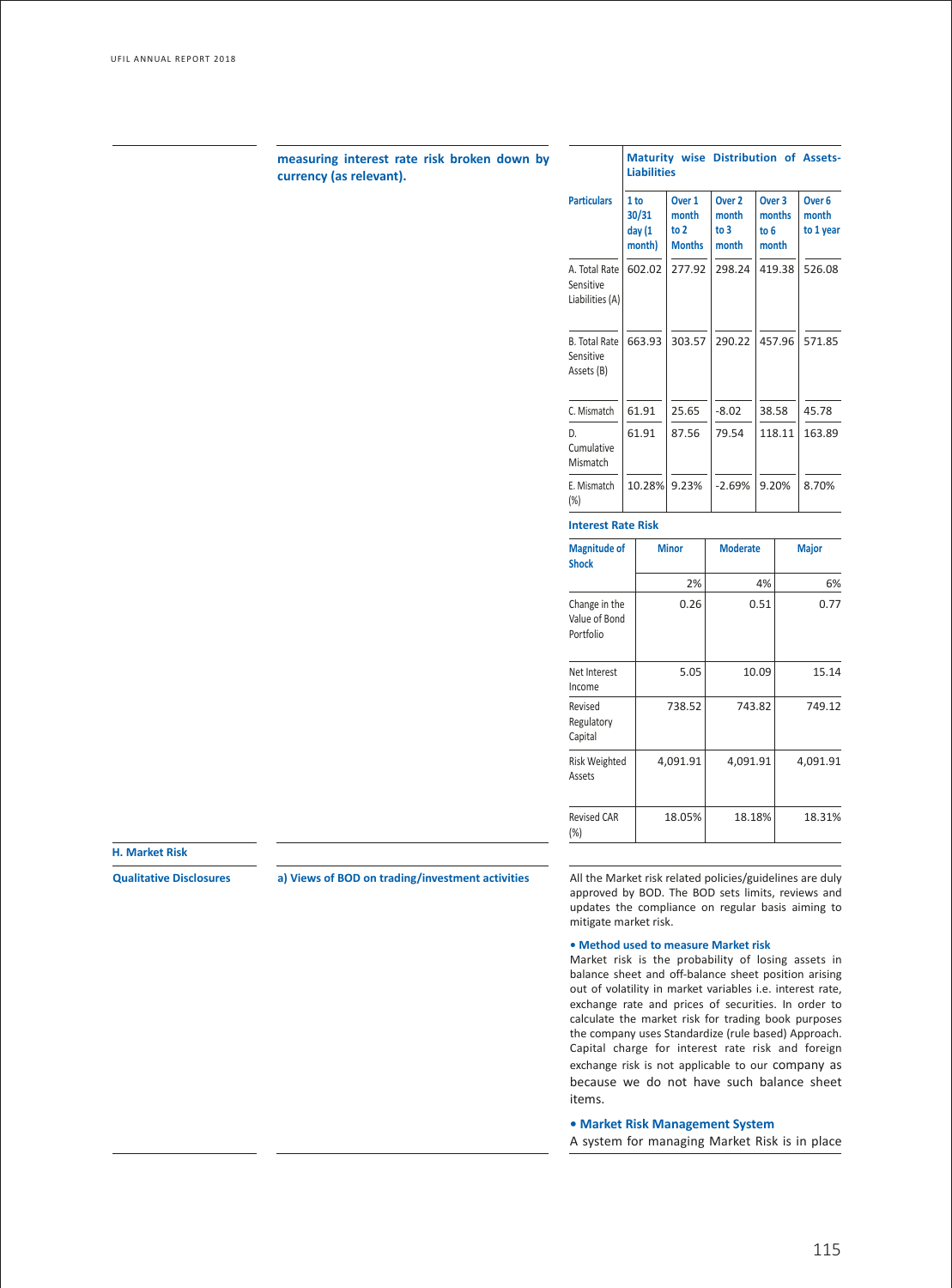where guideline has been given regarding long term, short-term funding, liquidity contingency plan, local regulatory compliance etc. Treasury manages the Mark et risk with the help of Asset Liability Management Commit tee (AL CO) and Asset Liability Management (ALM) Desk in the following manner:

# **• Interest Risk Management**

Treasury Department reviews the risk of changes in the income of the company as a result of movements in the market interest rates. In the normal course of business, UFIL tries to minimize the misma tches between the duration of interest rate sensitive assets and liabilities. Effective Interest Rate Risk Management is done as under:

## **• Market analysis**

Market analysis over interest rate movements are r evie wed by the T reasury Department of the company. The type and level of mismatch interest rate risk of the company is managed and monitored from two perspectives, being an economic value perspective and earning value perspective.

# **• GAP analysis**

AL CO has es tablished guidelines in line with central bank's policy for the management of assets and liabilities, monitoring and minimizing interest rate risks at an acceptable le vel. AL CO in its regular monthly meeting analy zes In terest Ra te Sensitivity by computing GAP i.e. the difference between rate sensitive assets and rate sensitive liabilities and takes decision of enhancing or reducing the GAP according to prevailing market situation aiming to mitigate interest rate risk.

# **• Continuous Monitoring**

Company's treasury manages and controls da y to-day trading activities under the supervision of AL CO that ensures continuous monitoring of the le vel of assured risks.

#### **• Equity Risk Managemen t**

Equity Risk is the risk of loss due to adverse change in the mark et place of equities held by the Compan y .

Equity Risk is managed by the following manner:

UFIL minimizes the equity risks by portfolio diversific ation as per in vestment policy of the Company.

Quoted shares are valued at cost prices and if the total cost of a particular share is lo wer than the mark et value of that particular share, then pr ovision are main tained as per terms and conditions of regula tory authority. Unquoted share is valued at cost price or book value as per la test audited accounts.